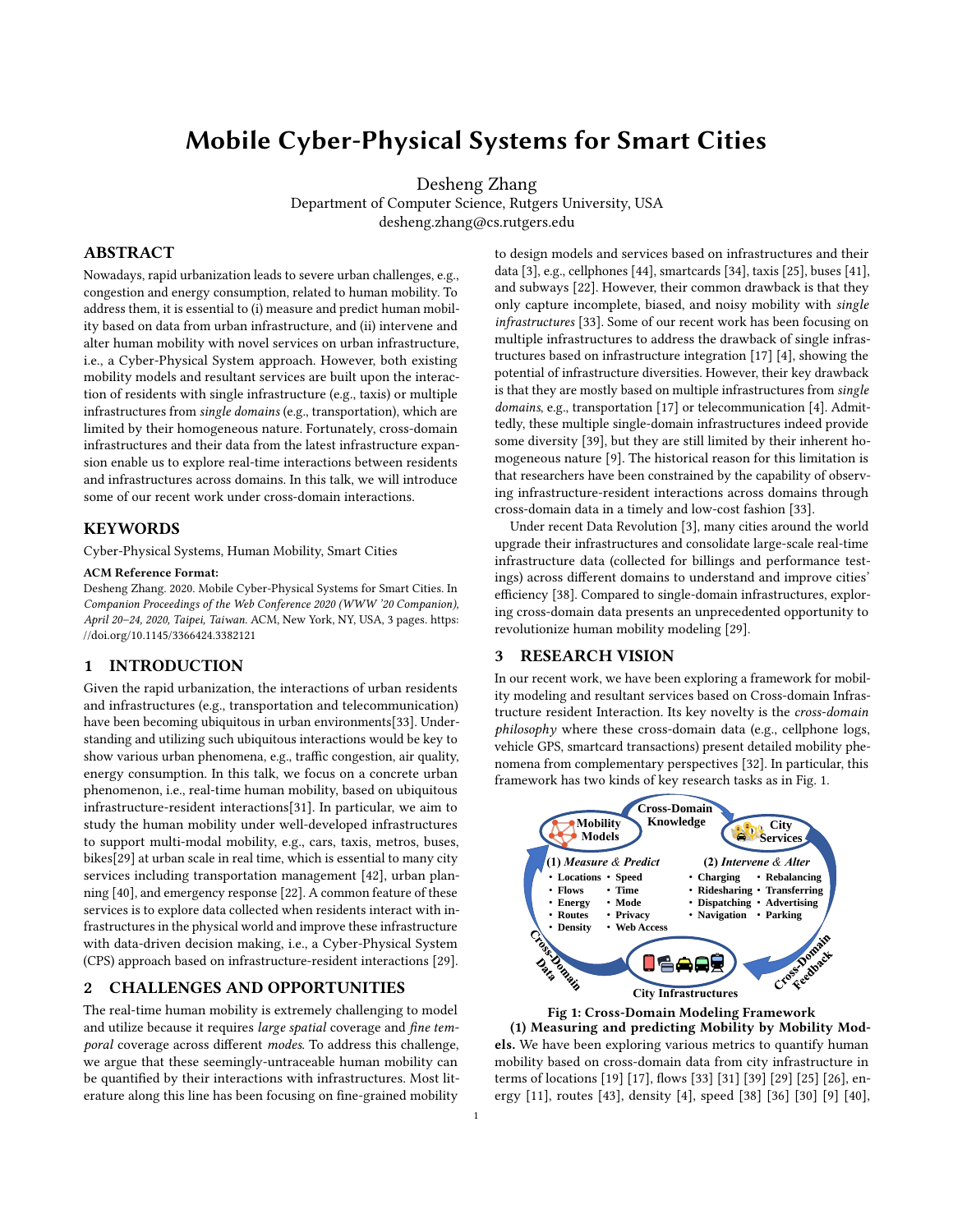time [\[3\]](#page-1-4) [\[20\]](#page-1-16), modes [\[44\]](#page-2-3), privacy [\[1\]](#page-1-17), web access [\[2\]](#page-1-18) [\[8\]](#page-1-19) [\[10\]](#page-1-20), by different statistical and machine learning models. These mobility models will provide cross-domain knowledge for novel city services.

(2) Intervening and altering mobility by City Services. We design and evaluate a few urban services including electric vehicle charging [\[13\]](#page-1-21) [\[14\]](#page-1-22) [\[21\]](#page-1-23) [\[12\]](#page-1-24), ridesharing [\[35\]](#page-1-25) [\[37\]](#page-2-8) [\[28\]](#page-1-26) [\[27\]](#page-1-27), bike rebalancing [\[15\]](#page-1-28) [\[16\]](#page-1-29), centralized dispatching [\[18\]](#page-1-30) [\[7\]](#page-1-31) [\[41\]](#page-2-4) [\[42\]](#page-2-1), distributed navigation [\[24\]](#page-1-32) [\[23\]](#page-1-33), transit transferring [\[22\]](#page-1-3), advertising [\[34\]](#page-1-5) [\[5\]](#page-1-34), parking [\[6\]](#page-1-35), based on various Optimization, Control Theory and Learning techniques. These city services provide positive cross-domain feedback to improve city infrastructures.

Based on these two sets of work, a closed-loop optimization can be formulated where the improved infrastructures will generate new cross-domain data, which will update our mobility models to produce new cross-domain knowledge and then update our services to produce new feedback to further improve the infrastructures.

In this talk, we will highlight a few projects with some new challenges and opportunities under this cross-domain framework.

#### REFERENCES

- <span id="page-1-17"></span>[1] Zhihan Fang, Boyang Fu, Zhou Qin, Fan Zhang, and Desheng Zhang. 2020. PrivateBus: Privacy Identification and Protection in Large-Scale Bus WiFi Systems. Proceedings of the ACM on Interactive, Mobile, Wearable and Ubiquitous Technologies 4, 1 (2020), 1–26.
- <span id="page-1-18"></span>[2] Zhihan Fang, Shuai Wang, Guang Wang, Chaoji Zuo, Fan Zhang, and Desheng Zhang. 2020. CellRep: Usage Representativeness Modeling and Correction Based on Multiple City-Scale Cellular Networks. In The World Wide Web Conference. 1–11.
- <span id="page-1-4"></span>[3] Zhihan Fang, Yu Yang, Shuai Wang, Boyang Fu, Zixing Song, Fan Zhang, and Desheng Zhang. 2019. MAC: Measuring the Impacts of Anomalies on Travel Time of Multiple Transportation Systems. Proc. ACM Interact. Mob. Wearable Ubiquitous Technol. 3, 2 (2019), 1–24.
- <span id="page-1-8"></span>[4] Zhihan Fang, Fan Zhang, and Desheng Zhang. 2018. MultiCell: Urban Population Modeling based on Multiple Cellphone Networks. Proc. ACM Interact. Mob. Wearable Ubiquitous Technol. (2018).
- <span id="page-1-34"></span>[5] R. Jiang, Z. Feng, D. Zhang, S. Wang, Y. Zhu, F. Zhang, and T. He. 2017. Data-Driven Digital Advertising with Uncertain Demand Model in Metro Networks. IEEE Transactions on Big Data (2017). [https://doi.org/10.1109/TBDATA.2017.](https://doi.org/10.1109/TBDATA.2017.2725913) [2725913](https://doi.org/10.1109/TBDATA.2017.2725913)
- <span id="page-1-35"></span>[6] Ruilin Liu, Yu Yang, Daehan Kwak, Desheng Zhang, Liviu Iftode, and Badri Nath. 2017. Your Search Path Tells Others Where to Park: Towards Fine-Grained Parking Availability Crowdsourcing Using Parking Decision Models. Proc. ACM Interact. Mob. Wearable Ubiquitous Technol. 1, 3 (Sept. 2017), 78:1–78:27. [https:](https://doi.org/10.1145/3130942) [//doi.org/10.1145/3130942](https://doi.org/10.1145/3130942)
- <span id="page-1-31"></span>[7] F. Miao, S. Lin, S. Munir, J. Stankovic, H. Huang ad Desheng Zhang, T. He, and G. J. Pappas. 2015. Taxi Dispatch with Real-Time Data in Metropolitan Areas. In ACM/IEEE International Conference on Cyber-Physical Systems.
- <span id="page-1-19"></span>[8] Zhou Qin, Fang Cao, Yu Yang, shuai Wang, Yunhuai Liu, Chang Tan, and Desheng Zhang. 2020. CellPred: A Behavior-aided Scheme for Cellular Data Usage Prediction. Proceedings of the ACM on Interactive, Mobile, Wearable and Ubiquitous Technologies 4, 1 (2020), 1–26.
- <span id="page-1-9"></span>[9] Zhou Qin, Zhihan Fang, Yunhuai Liu, and Desheng Zhang. [n.d.]. EXIMIUS: A Measurement Framework for Explicit and Implicit Urban Traffic Sensing. In Tthe 16th ACM Conference on Embedded Networked Sensor Systems (SenSys'18).
- <span id="page-1-20"></span>[10] Lai Tu, Shuai Wang, Desheng Zhang, Fan Zhang, and Tian He. 2019. ViFi-MobiScanner: Observe Human Mobility via Vehicular Internet Service. IEEE Transactions on Intelligent Transportation Systems (2019).
- <span id="page-1-13"></span>[11] Guang Wang, Xiuyuan Chen, Fan Zhang, Yang Wang, and Desheng Zhang. [n.d.]. Experience: Understanding Long-Term Evolving Patterns of Shared Electric Vehicle Fleets . In The 25th ACM Conference on Mobile Computing and Networking (MobiCom'19).
- <span id="page-1-24"></span>[12] Guang Wang, Wenzhong Li, Jun Zhang, Yingqiang Ge, Zuohui Fu, Fan Zhang, Yang Wang, and Desheng Zhang. 2019. sharedCharging: Data-Driven Shared Charging for Large-Scale Heterogeneous Electric Vehicle Fleets. Proceedings of the ACM on Interactive, Mobile, Wearable and Ubiquitous Technologies 3, 3 (2019), 1–25.
- <span id="page-1-21"></span>[13] Guang Wang, Xiaoyang Xie, Fan Zhang, Yunhuai Liu, and Desheng Zhang. 2018. bCharge: Data-Driven Real-Time Charging Scheduling for Large-Scale Electric Bus Fleets. In IEEE Real-Time Systems Symposium. IEEE.
- <span id="page-1-22"></span>[14] Guang Wang, Yongfeng Zhang, Zhihan Fang, Fan Zhang, and Desheng Zhang. 2020. FairCharge: Data-Driven Fairness-Aware Charging Recommendation for Electric Taxi Fleets. Proceedings of the ACM on Interactive, Mobile, Wearable and Ubiquitous Technologies 4, 1 (2020).
- <span id="page-1-28"></span>[15] Shuai Wang, Tian He, Desheng Zhang, Yunhuai Liu, and Sang H. Son. 2019. Towards efficient sharing: A usage balancing mechanism for bike sharing systems. In The World Wide Web Conference. 2011–2021.
- <span id="page-1-29"></span>[16] Shuai Wang, Tian He, Desheng Zhang, Yuanchao Shu, Yunhuai Liu, Yu Gu, Cong Liu, Haengju Lee, and Sang H. Son. [n.d.]. BRAVO: Improving the Rebalancing Operation in Bike Sharing with Rebalancing Range Prediction. Proc. ACM Interact. Mob. Wearable Ubiquitous Technol. 2018 ([n. d.]).
- <span id="page-1-7"></span>[17] Xiaoyang Xie, Yu Yang, Zhihan Fang, Guang Wang, Fan Zhang, Fan Zhang, Yunhuai Liu, and Desheng Zhang. 2018. coSense: Collaborative Urban-Scale Vehicle Sensing Based on Heterogeneous Fleets. Proc. ACM Interact. Mob. Wearable Ubiquitous Technol. 2, 4 (2018), 1–25.
- <span id="page-1-30"></span>[18] Xiaoyang Xie, Fan Zhang, and Desheng Zhang. 2018. PrivateHunt: Multi-Source Data-Driven Dispatching in For-Hire Vehicle Systems. Proc. ACM Interact. Mob. Wearable Ubiquitous Technol. 2, 1 (March 2018), 45:1–45:26. [https://doi.org/10.](https://doi.org/10.1145/3191777) [1145/3191777](https://doi.org/10.1145/3191777)
- <span id="page-1-11"></span>[19] Yu Yang, Xiaoyang Xie, Zhihan Fang, Fan Zhang, Yang Wang, and Desheng Zhang. [n.d.]. VeMo: Enabling Vehicular Mobility Modeling at Individual Levels with Full Penetration. In The 25th ACM Conference on Mobile Computing and Networking (MobiCom'19).
- <span id="page-1-16"></span>[20] Yu Yang, Fan Zhang, and Desheng Zhang. 2018. SharedEdge: GPS-Free Fine-Grained Travel Time Estimation in State-Level Highway Systems. Proc. ACM Interact. Mob. Wearable Ubiquitous Technol. 2, 1 (March 2018), 48:1–48:26. [https:](https://doi.org/10.1145/3191780) [//doi.org/10.1145/3191780](https://doi.org/10.1145/3191780)
- <span id="page-1-23"></span>[21] Yukun Yuan, Desheng Zhang, Fei Miao, Jimin Chen, Tian He, and Shan Lin. 2019. pˆ 2Charging: Proactive Partial Charging for Electric Taxi Systems. In 2019 IEEE 39th International Conference on Distributed Computing Systems (ICDCS). IEEE, 688–699.
- <span id="page-1-3"></span>[22] Yukun Yuan, Desheng Zhang, Fei Miao, John A Stankovic, Tian He, George Pappas, and Shan Lin. [n.d.]. In ACM/IEEE 9th International Conference on Cyber-Physical Systems (ICCPS'18).
- <span id="page-1-33"></span>[23] Desheng Zhang and Tian He. [n.d.]. Online Cruising Mile Reduction for Large-Scale Taxicab Networks . In IEEE Transactions on Parallel and Distributed Systems (TPDS'15).
- <span id="page-1-32"></span>[24] Desheng Zhang and Tian He. [n.d.]. pCruise: Reducing Cruising Miles for Taxicab Networks. In the 33rd IEEE Real-time Systems Symposium (RTSS'12).
- <span id="page-1-6"></span>[25] Desheng Zhang, Tian He, Shan Lin, Sirajum Munir, and John A. Stankovic. [n.d.]. Dmodel: Online Taxicab Passenger Demand Model from Large Roving Sensor Networks. In the 3rd IEEE International Congress on Big Data (BIGDATA'14).
- <span id="page-1-12"></span>[26] Desheng Zhang, Tian He, Shan Lin, Sirajum Munir, and John A. Stankovic. [n.d.]. Taxi Passenger Demand Modeling from a Roving Sensor Network. In IEEE Transactions on Big Data (IEEE TBD).
- <span id="page-1-27"></span>[27] Desheng Zhang, Tian He, Yunhuai Liu, and John A. Stankovic. [n.d.]. A Unified Recommendation System for Carpooling and Regular Taxicab Services. In IEEE Transactions on Emerging Topics in Computing (IEEE TETC 2014).
- <span id="page-1-26"></span>[28] Desheng Zhang, Tian He, Yunhuai Liu, and John A. Stankovic. [n.d.]. CallCab: A Unified Recommendation System for Carpooling and Regular Taxicab Services. In the IEEE International Conference on Big Data (BIGDATA'13).
- <span id="page-1-2"></span>[29] Desheng Zhang, Tian He, and Fan Zhang. 2017. Real-Time Human Mobility Modeling with Multi-View Learning. ACM Trans. Intell. Syst. Technol. 9, 3 (Dec. 2017), 22:1–22:25.<https://doi.org/10.1145/3092692>
- <span id="page-1-15"></span>[30] Desheng Zhang, Tian He, and Fan Zhang. 2019. National-scale traffic model calibration in real time with multi-source incomplete data. ACM Transactions on Cyber-Physical Systems 3, 2 (2019), 1–26.
- <span id="page-1-1"></span>[31] D. Zhang, T. He, F. Zhang, and C. Xu. 2018. Urban-Scale Human Mobility Modeling With Multi-Source Urban Network Data. IEEE/ACM Transactions on Networking 26, 2 (April 2018), 671–684.<https://doi.org/10.1109/TNET.2018.2801598>
- <span id="page-1-10"></span>[32] Desheng Zhang, Tian He, Fan Zhang, and Chengzhong Xu. 2018. Urban-Scale Human Mobility Modeling With Multi-Source Urban Network Data. IEEE/ACM Transactions on Networking 26, 2 (2018), 671–684.
- <span id="page-1-0"></span>[33] Desheng Zhang, Jun Huang, Ye Li, Fan Zhang, Chengzhong Xu, and Tian He. [n.d.]. Exploring Human Mobility with Multi-Source Data at Extremely Large Metropolitan Scales. In 20th ACM Conference on Mobile Computing and Networking (MobiCom'14).
- <span id="page-1-5"></span>[34] Desheng Zhang, Ruobing Jiang, Shuai Wang, Yanming Zhu, Bo Yang, Jian Cao, Fan Zhang, and Tian He. [n.d.]. Everyone Counts: Fine-Grained Digital Media Advertising in Metro Systems. In the IEEE International Conference on Big Data (BIGDATA'15).
- <span id="page-1-25"></span>[35] Desheng Zhang, Ye Li, Fan Zhang, Mingming Lu, Yunhuai Liu, and Tian He. [n.d.]. coRide: Carpool Service with a Win-Win Fare Model for Taxicab Networks. In the 11th ACM Conference on Embedded Networked Sensor Systems (SenSys'13).
- <span id="page-1-14"></span>[36] Desheng Zhang, Fan Zhang, and Tian He. [n.d.]. MultiCalib:National-Scale Traffic Model Calibration with Multi-source Incomplete Data. In The ACM SIGSPATIAL International Conference on Advances in Geographic Information Systems (SIGSPA-TIAL'16).